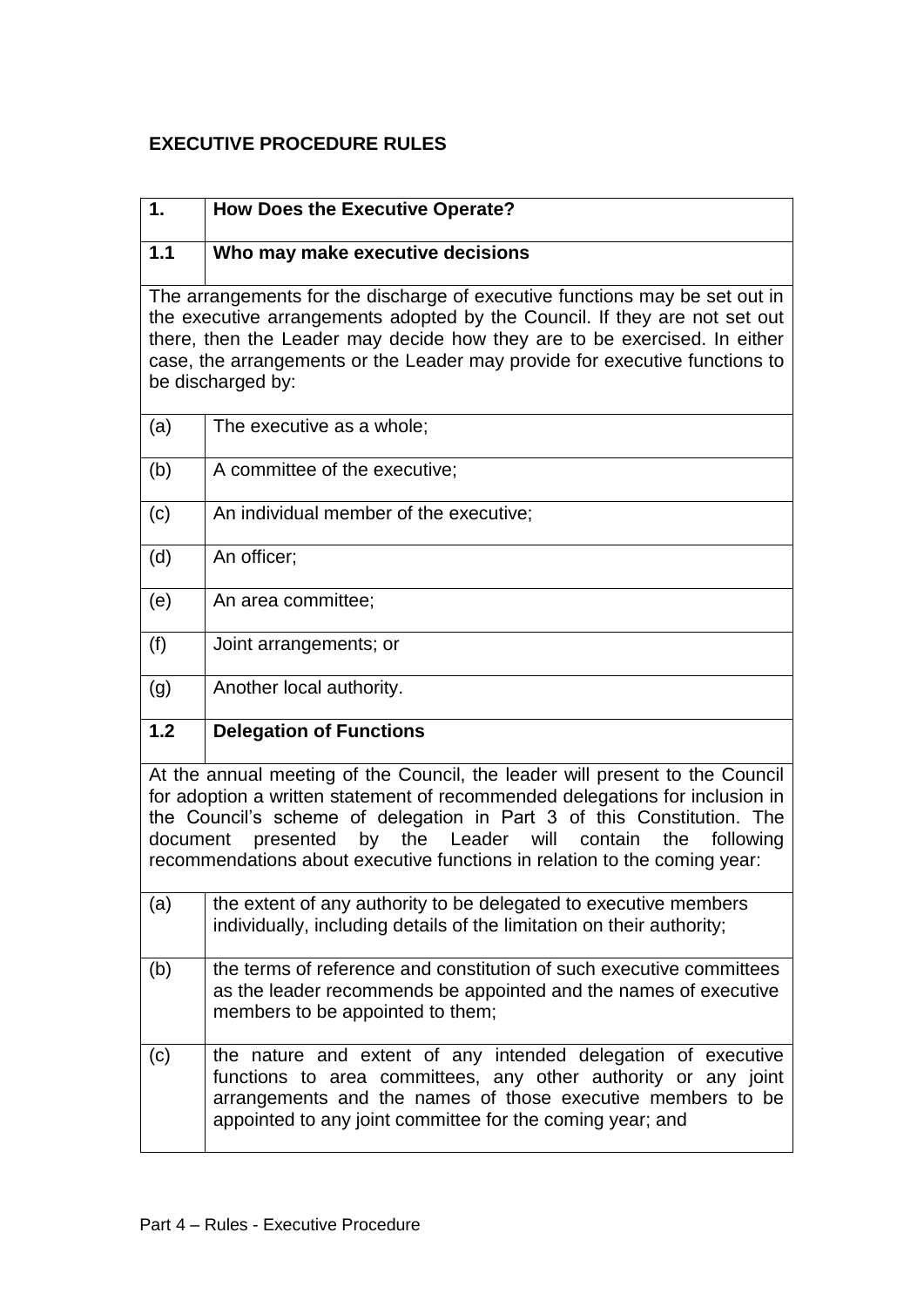| (d)                                                                                                                                                                                                                                                                                                                                                                                                                                                                                                                                                                                    | the nature and extent of any delegation to officers with details of any<br>limitation on that delegation, and the title of the officer to whom the<br>delegation is made.                                                                                                                                                                                                                                      |  |
|----------------------------------------------------------------------------------------------------------------------------------------------------------------------------------------------------------------------------------------------------------------------------------------------------------------------------------------------------------------------------------------------------------------------------------------------------------------------------------------------------------------------------------------------------------------------------------------|----------------------------------------------------------------------------------------------------------------------------------------------------------------------------------------------------------------------------------------------------------------------------------------------------------------------------------------------------------------------------------------------------------------|--|
| 1.3                                                                                                                                                                                                                                                                                                                                                                                                                                                                                                                                                                                    | <b>Sub-delegation of Executive Functions</b>                                                                                                                                                                                                                                                                                                                                                                   |  |
| (a)                                                                                                                                                                                                                                                                                                                                                                                                                                                                                                                                                                                    | Where the executive, a committee of the executive or an individual<br>member of the executive is responsible for executive functions, they<br>may delegate further to an area committee, joint arrangements or an<br>officer                                                                                                                                                                                   |  |
| (b)                                                                                                                                                                                                                                                                                                                                                                                                                                                                                                                                                                                    | Even where executive functions have been delegated, that fact does<br>not prevent the discharge of delegated functions by the person or<br>body who delegated                                                                                                                                                                                                                                                  |  |
| 1.4                                                                                                                                                                                                                                                                                                                                                                                                                                                                                                                                                                                    | The Council's Scheme of Delegation of Executive Functions                                                                                                                                                                                                                                                                                                                                                      |  |
| Article 7 and Part 3 of this Constitution set out the delegation arrangements<br>currently in force in the authority. These will be subject to adoption by the<br>Council and may only be amended by the Council other than in relation to<br>the nature and extent of, and limitation on delegation to officers which may<br>be amended by the Leader at any time. The Leader must give written notice<br>of such officer delegation amendments to the Chief Executive who will<br>present a report to the next meeting of the Council setting out the changes<br>made by the Leader. |                                                                                                                                                                                                                                                                                                                                                                                                                |  |
| 1.5                                                                                                                                                                                                                                                                                                                                                                                                                                                                                                                                                                                    | <b>Conflicts of Interest</b>                                                                                                                                                                                                                                                                                                                                                                                   |  |
|                                                                                                                                                                                                                                                                                                                                                                                                                                                                                                                                                                                        | Unless a dispensation to vote has been given:                                                                                                                                                                                                                                                                                                                                                                  |  |
| (a)                                                                                                                                                                                                                                                                                                                                                                                                                                                                                                                                                                                    | Where the Leader has a conflict of interest this should be dealt with<br>as set out in the Council's Code of Conduct for Members in Part 5 of<br>this Constitution.                                                                                                                                                                                                                                            |  |
| (b)                                                                                                                                                                                                                                                                                                                                                                                                                                                                                                                                                                                    | If every member of the executive has a conflict of interest this should<br>be dealt with as set out in the Council's Code of Conduct for<br>Members in Part 5 of this Constitution.                                                                                                                                                                                                                            |  |
| (c)                                                                                                                                                                                                                                                                                                                                                                                                                                                                                                                                                                                    | If the exercise of an executive function has been delegated to a<br>committee of the executive, an individual member or an officer, and<br>should a conflict of interest arise, then the function will be exercised<br>in the first instance by the person or body by whom the delegation<br>was made and otherwise as set out in the Council's Code of Conduct<br>for Members in Part 5 of this Constitution. |  |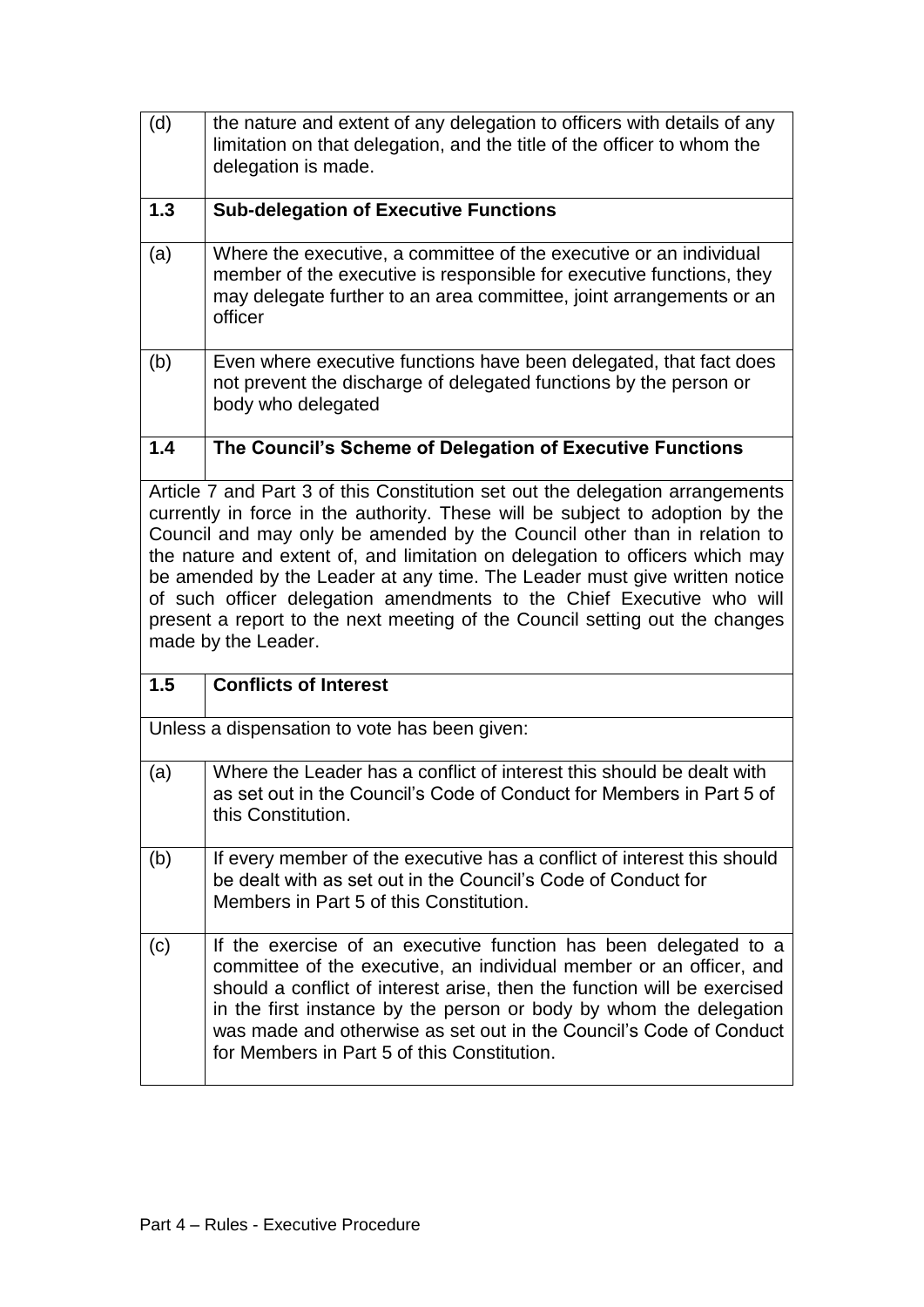## **1.6 When and where Executive meeting will be held**

The executive will be scheduled to meet at least five times per year at times to be agreed by the Council. The executive shall meet at the Council's main offices or any other location to be determined by the Chief Executive in consultation with the Leader.

## **1.7 Public Access to meetings of the Executive**

All meetings of the executive will be open to the public, unless the item under discussion is considered exempt or confidential – see the Access to Information Procedure Rules in this part of the Constitution for further information.

| 1.8                                                                                                                                                 | Quorum                                                                                                                                                                                                                    |  |
|-----------------------------------------------------------------------------------------------------------------------------------------------------|---------------------------------------------------------------------------------------------------------------------------------------------------------------------------------------------------------------------------|--|
|                                                                                                                                                     | The quorum of a meeting of the executive, or a committee of it, shall be three                                                                                                                                            |  |
| members of the executive.                                                                                                                           |                                                                                                                                                                                                                           |  |
| 1.9                                                                                                                                                 | How are Decisions to be taken by the Executive?                                                                                                                                                                           |  |
| (a)                                                                                                                                                 | Executive decisions which have been delegated to the executive as<br>a whole will be taken at a meeting convened in accordance with the<br>Access to Information Rules in Part 4 of the Constitution.                     |  |
| (b)                                                                                                                                                 | Where executive decisions are delegated to a committee of the<br>executive, the rules applying to executive decisions taken by them<br>shall be the same as those applying to those taken by the executive<br>as a whole. |  |
| (c)                                                                                                                                                 | Key decisions (as defined in Article 8.03 in Part 2 of the Constitution)<br>may only be made where the provisions of paragraphs 13-16 of the<br>Access to Information Procedure Rules have been complied with.            |  |
| 2.                                                                                                                                                  | <b>How are Executive Meetings Conducted</b>                                                                                                                                                                               |  |
| 2.1                                                                                                                                                 | <b>Who presides?</b>                                                                                                                                                                                                      |  |
|                                                                                                                                                     | If the Leader is present they will preside. In their absence, then a person                                                                                                                                               |  |
| appointed to do so by those present shall preside.                                                                                                  |                                                                                                                                                                                                                           |  |
| 2.2                                                                                                                                                 | Who may attend?                                                                                                                                                                                                           |  |
| Any member of the Council may attend any executive meeting. Members of                                                                              |                                                                                                                                                                                                                           |  |
| the public may attend any executive meeting, except when confidential or                                                                            |                                                                                                                                                                                                                           |  |
| exempt information is being discussed. Save as expressly permitted by rules                                                                         |                                                                                                                                                                                                                           |  |
| 5.21 to 5.24 of the Council and Committee Procedure Rules (Petitions)<br>public speaking shall not be permitted at meetings of the Executive and/or |                                                                                                                                                                                                                           |  |
|                                                                                                                                                     |                                                                                                                                                                                                                           |  |

any committee of the Executive.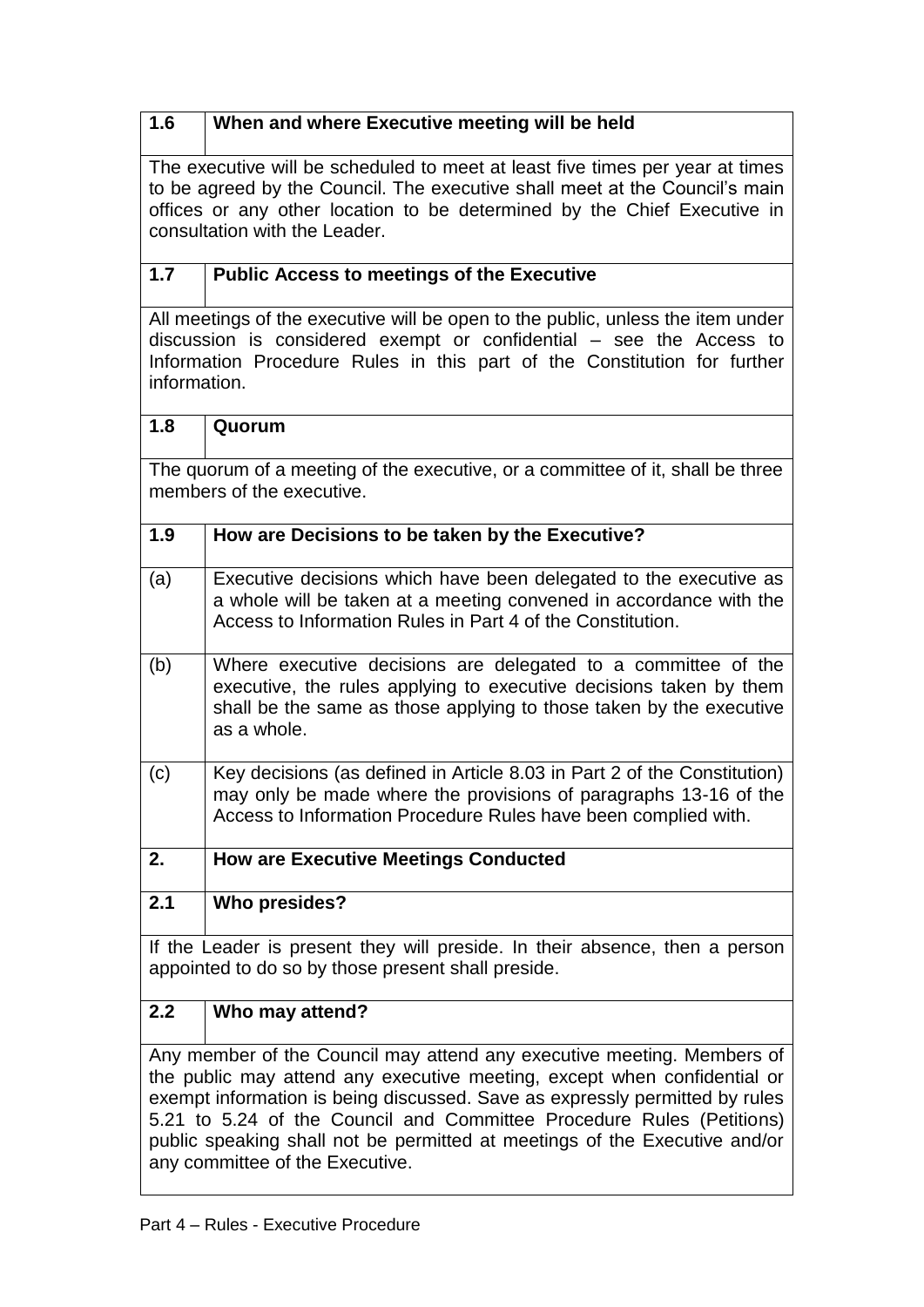Members of the Council who are not members of the executive may attend meetings of the executive and any committee of the executive. With the agreement of the Leader any such member may address the executive on any item on the agenda, but may not vote.

Notwithstanding the above, Members of the Council who are not members of the executive may attend a meeting of the executive to which a Petition has been referred in accordance with the Council and Committee Procedure Rules. Members shall be entitled to address the meeting on the matters raised in the Petition provided that no speech may exceed five minutes without the consent of the Chairman.

The Chief Executive, the Chief Finance Officer and the Monitoring Officer and their nominees are entitled to attend any meeting of the executive or a committee of the executive.

| 2.3                                                                                                                                                                                                                                                                                                                                                                                                                                                                                                                                        | <b>What business</b>                                                                                                                                                                                                                                                                                                                      |  |
|--------------------------------------------------------------------------------------------------------------------------------------------------------------------------------------------------------------------------------------------------------------------------------------------------------------------------------------------------------------------------------------------------------------------------------------------------------------------------------------------------------------------------------------------|-------------------------------------------------------------------------------------------------------------------------------------------------------------------------------------------------------------------------------------------------------------------------------------------------------------------------------------------|--|
| At each meeting of the executive the following business will be conducted:                                                                                                                                                                                                                                                                                                                                                                                                                                                                 |                                                                                                                                                                                                                                                                                                                                           |  |
| (a)                                                                                                                                                                                                                                                                                                                                                                                                                                                                                                                                        | Consideration of the minutes of the last meeting;                                                                                                                                                                                                                                                                                         |  |
| (b)                                                                                                                                                                                                                                                                                                                                                                                                                                                                                                                                        | Declarations of interest, if any;                                                                                                                                                                                                                                                                                                         |  |
| (c)                                                                                                                                                                                                                                                                                                                                                                                                                                                                                                                                        | Matters referred to the executive (whether by the Overview and<br>Scrutiny committee or by the Council) for reconsideration by the<br>executive in accordance with the provisions contained in the<br>Overview and Scrutiny Procedure Rules or the Budget and Policy<br>Framework Procedure Rules set out in Part 4 of this Constitution; |  |
| (d)                                                                                                                                                                                                                                                                                                                                                                                                                                                                                                                                        | Issues arising from Overview and Scrutiny;                                                                                                                                                                                                                                                                                                |  |
| (e)                                                                                                                                                                                                                                                                                                                                                                                                                                                                                                                                        | Receipt of written representations from Members of the Council; and                                                                                                                                                                                                                                                                       |  |
| (f)                                                                                                                                                                                                                                                                                                                                                                                                                                                                                                                                        | Matters set out in the agenda for the meeting, and which shall<br>indicate which key decisions are and which are not in accordance<br>with the Access to Information Procedure rules set out in Part 4 of<br>this Constitution.                                                                                                           |  |
| 2.4                                                                                                                                                                                                                                                                                                                                                                                                                                                                                                                                        | <b>Consultation</b>                                                                                                                                                                                                                                                                                                                       |  |
| All reports to the executive from any members of the executive or an officer<br>on proposals relating to the Budget and Policy Framework must contain<br>details of the nature and extent of consultation carried out with stakeholders<br>and the Overview and Scrutiny Committee and the outcome of that<br>consultation. Reports about other matters will set out the details and<br>outcome of consultation as appropriate. The level of consultation required<br>will be appropriate to the nature of the matter under consideration. |                                                                                                                                                                                                                                                                                                                                           |  |